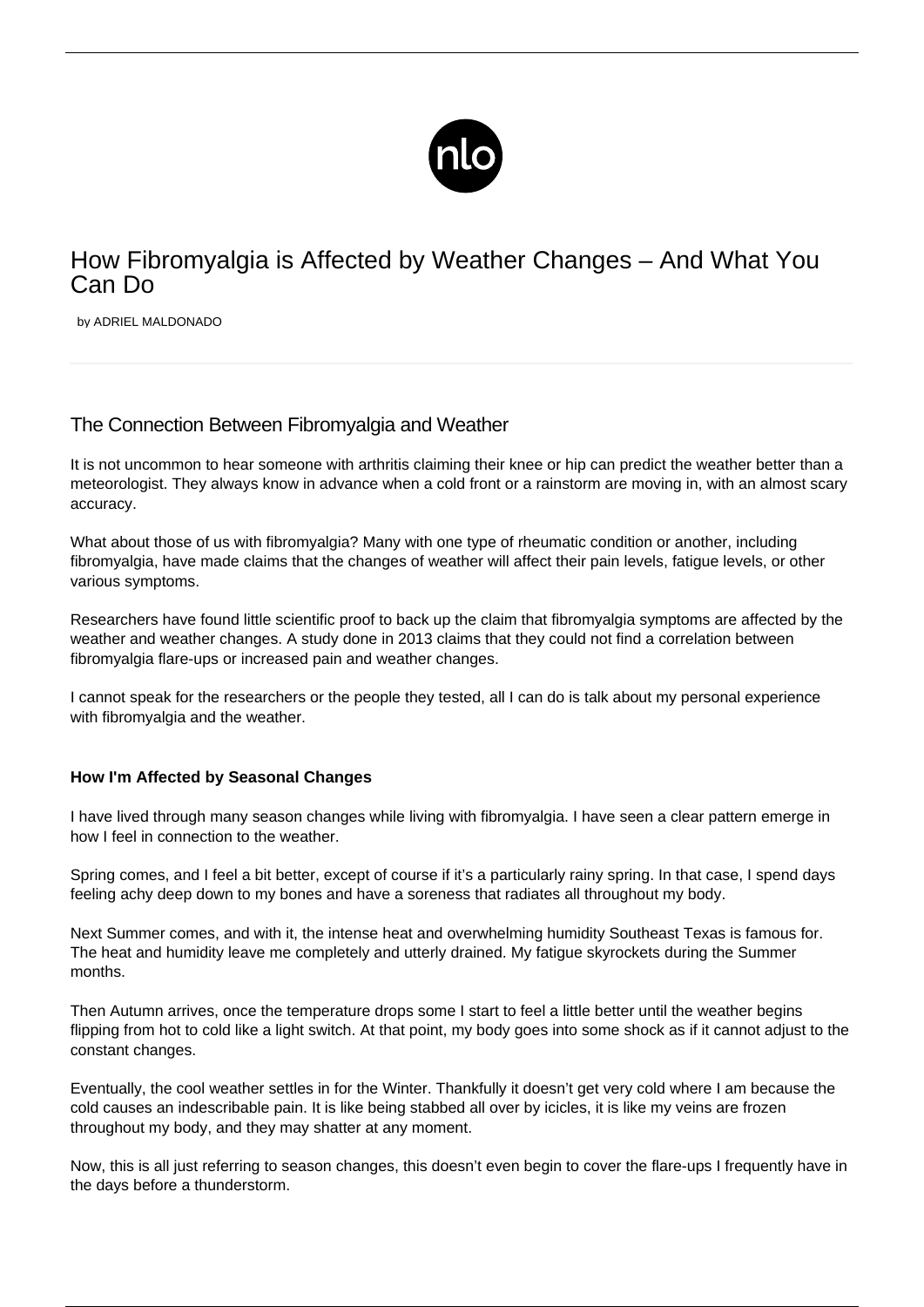### **Fibromyalgia and Temperature Sensitivity**

Another major issue those of us with fibromyalgia face is temperature sensitivity, the inability to regulate our body temperature.

The average person goes outside; they feel hot or cold depending on the weather, then they go back inside. A blast of AC or a cozy heater brings them back to a comfortable temperature fairly quickly.

This is not always the case if you have fibromyalgia.

#### **Why are Researchers Saying the Weather Does Not Affect Fibromyalgia?**

I know I am not alone in experiencing a shift in symptoms based on the weather or temperature changes. So why are some claiming fibromyalgia is not adversely affected by the weather? There are many factors to consider.

Unfortunately, much continues to be [misunderstood about fibromyalgia](/found-cause-fibromyalgia/). This is a complex illness that affects each individual differently. There is also the possibility that the symptoms we feel when the weather changes could be caused by one or more of the many companion illnesses that frequently accompany fibromyalgia.

Regardless of what the true cause is, we need to know how to handle these fluctuating symptoms that we face as each new season approaches.

#### **How to Best Minimize Negative Effects from the Changing Seasons**

The most obvious suggestion is to find a location where the weather is mild year-round and move there. Or possibly break up the year, live in one spot for the Spring and Summer, and live somewhere else for the Autumn and Winter.

However, that is not a practical solution for many of us.

I'm going to share with you my top tips on how you can manage the heat during the hot summer months and how to deal with the [cold weather](/fibromyalgia-and-cold/) during the frigid months of winter.

#### **How to Deal with the Heat**

- Stay indoors using an air conditioner or fans when possible. But be cautious not to lower the temperature too much in your home, that will make it that much more of a shock to your system when you do go outside.
- Plan outside activities for the morning or evening.
- Drink lots of water, make sure to carry a water bottle when going out.
- Drink less caffeine and alcohol, as these are dehydrating beverages.
- Eat light meals and use the oven and stove as little as possible.
- Taking vitamin C daily can help your body better adjust to the heat.
- Take cool showers.
- Wear lightweight, breathable clothing, such as cotton, when going out.
- If you do get overheated, apply a cool, wet cloth or ice pack to your wrists or neck. These are pulse points and will help your body cool down faster.

#### **How to Survive in the Cold**

- Use your home's heater, or keep small space heaters in the rooms you use most.
- Plan outside activities for the middle of the day, when it is warmest.
- Wear warm clothes, preferably layers, when going out. And don't forget your hat, as most of your body heat escapes through the head.